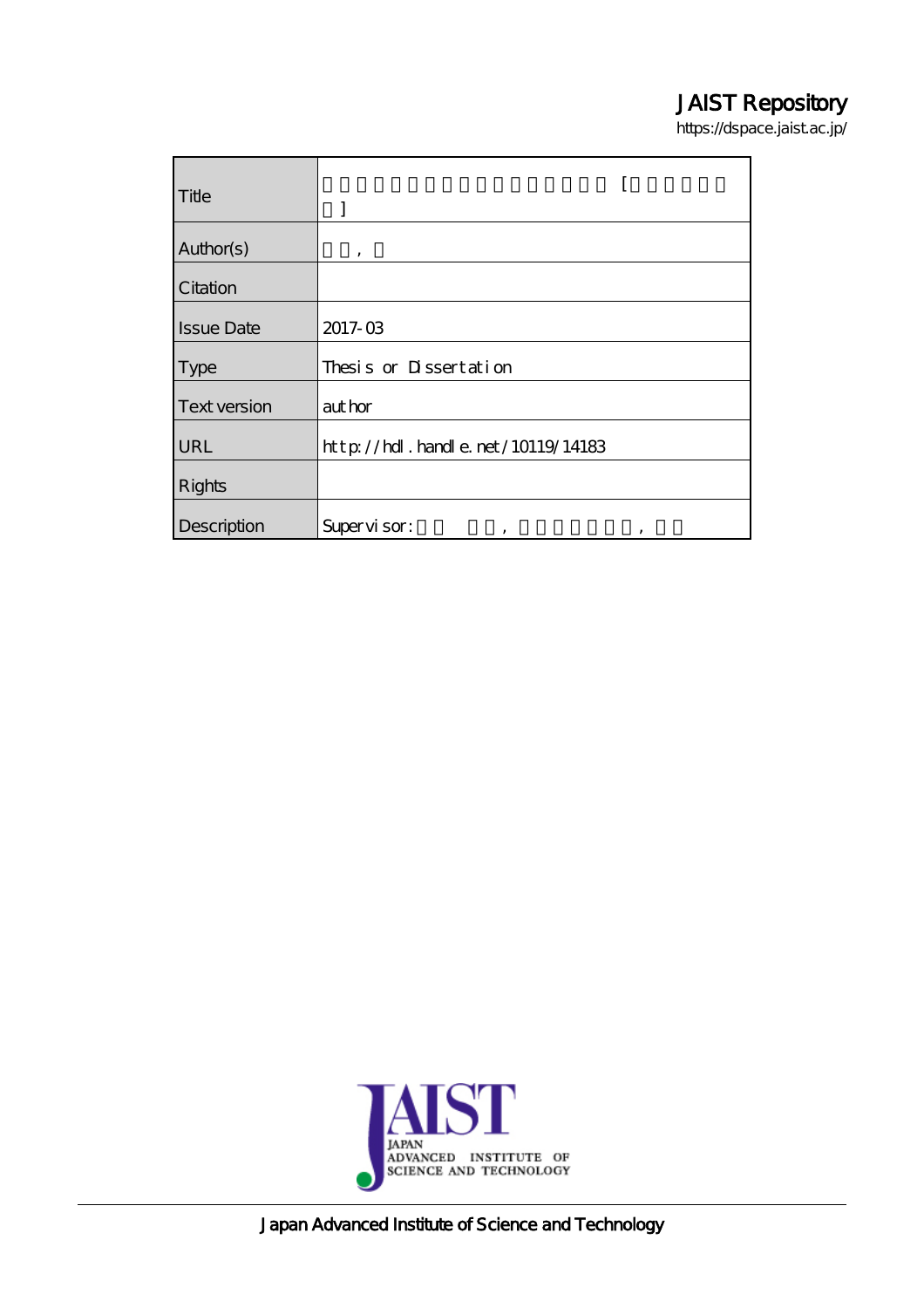## Survey of Text Mining Studies

Akira Fujii (1210907)

School of Information Science, Japan Advanced Institute of Science and Technology

March, 2017

Keywords: Text Mining, Data Mining, Natural Language Processing

In recent years, the methods for acquiring useful knowledge from a huge amount of data, called "Big" Data", are paid attention much as up-to-coming technology all over the world. Although there are a lot of types of big data, this project report focuses on text data. Text mining is a method to process a huge amount of unstructured text data and extract useful information and knowledge from it. It is supported by techniques of natural language processing and data mining. In this Internet era, text data rapidly increase day by day. There might be a lot of useful but unknown knowledge in the text data in the world. Therefore, we can expect that text mining will be further studied and developed in future. It is important to summarize the past text mining studies and to understand the current trend of text mining, since it would be helpful to decide future directions.

A goal of this project report is to analyze and summarize the past studies of text mining. Especially, we pay much attention to applicability of text mining technologies. We try to analyze the trend of text mining with respect to "topic" and "medium" of the text used for mining. In this project report, "topic" stands for a domain or a genre of text such as medical, management, economy domain and so on. The previous papers of text mining are classified in terms of the topics of the text used for finding new knowledge, so that we can clarify what kinds of knowledge has been acquired by text mining. On the other hand, ''medium'' refers to a medium on which the texts are published, such as news on Web, Social Network Services (SNS), news paper article, questionnaire survey, academic literatures and so on. The previous studies are also classified in term of the media, so that we can clarify what types of texts were analyzed by text mining.

Google Scholar is used to obtain a set of the past papers about text mining. The papers written in Japanese (''Japanese papers'' hereafter) are searched with a query ''TEKISUTO-MAININGU'' (a Japanese word that means text mining) by Google Scholar and the top 100 papers are used for the survey. The

l

Copyright © 2017 by Akira Fujii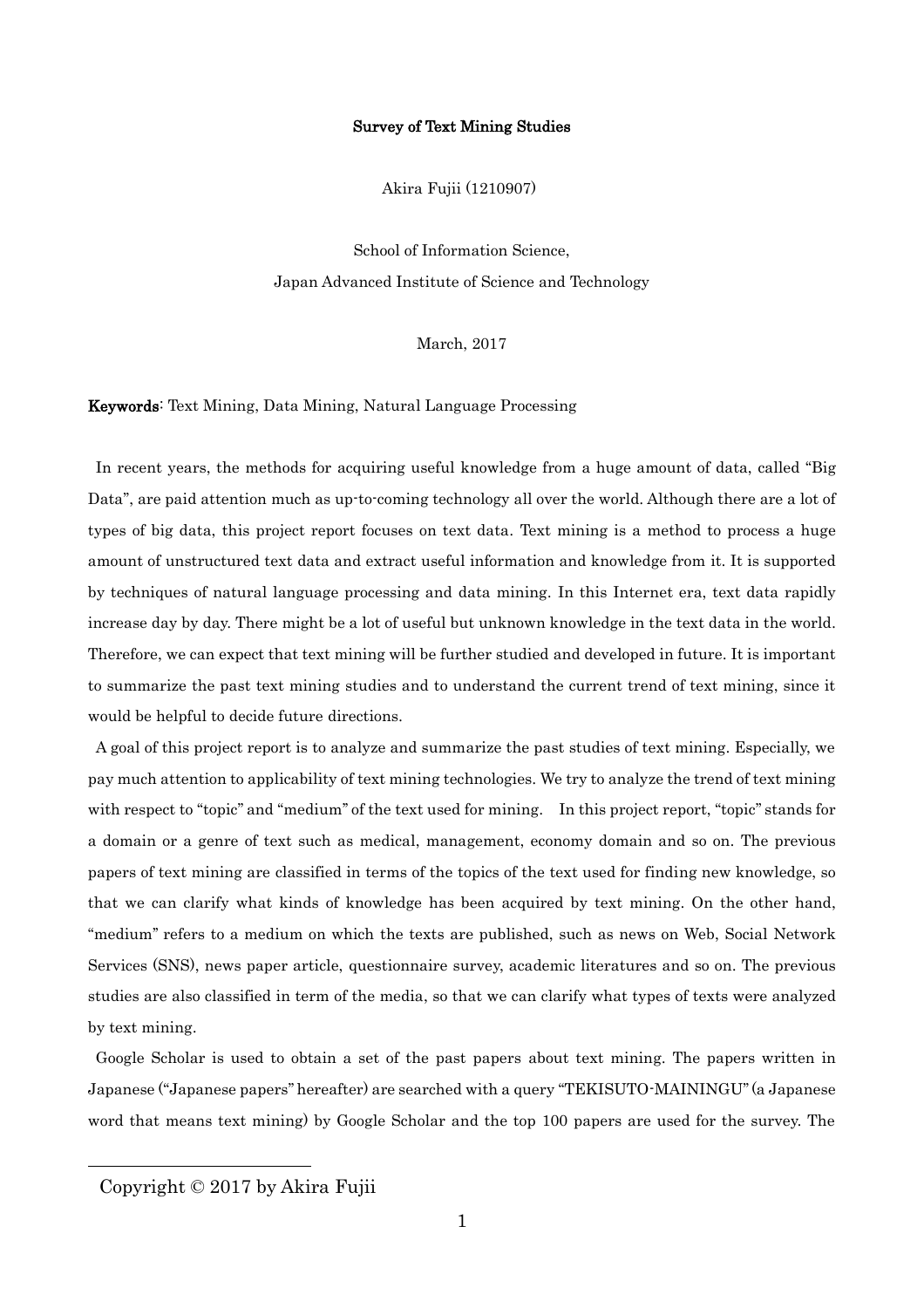papers written in English (''English papers'' hereafter) are also searched with a query ''text mining'' and the top 100 papers are chosen. To classify the papers, twenty-five categories of the topics and twenty-nine categories of the media are defined. First, for each paper, one category of the topics and one category of the media are manually chosen with respect to the text from which the paper attempted to acquire knowledge. Second, distributions of the topics and media in 100 Japanese papers and 100 English papers are investigated. Then we explore difference of the topics and media in the papers of different languages (Japanese or English) as well as the change of the topics and media year by year.

In the Japanese papers, the most frequent topic is "medical and life science". The number of medial papers is 10, which is 10% of the Japanese papers. Furthermore, there are 7 topic categories that only one paper belongs to, and 5 topic categories that only two papers belong to. Thus we cannot find any bias of the topic distribution. It means that Japanese papers of text mining focused on the text of various topics. As for media, "questionnaire" is the most frequent media (21 papers), followed by "Internet community" (17 papers) and "report" (10 papers). It seems consistent with the fact that there is no bias in the topic distribution, because there are various topics in the "questionnaire", "Internet community" and "report".

On the other hand, in the English papers, the most frequent topic is same as in Japanese, that is "medical and life science". The number of the papers in ''medical and life science'' is 33, which is 3.3 times of that of Japanese papers. In this category, not only the papers that proposed new methods but also ones that reported the survey and tools for text mining are included. Therefore, we can conclude that text mining on medical science was mainly focused in English papers. As for the media, the most frequent category is "literature" (21 papers). Note that the category "literature" includes the papers that tried to acquire knowledge from the database of technical papers like PubMed and MEDLINE. There is no other category that more than 10 papers belong to. That is, strong bias is found in the distribution of the media. With the fact that the most frequent topic in English papers is "medical and life science", we can conclude that many English papers of text mining tackled a problem to mine knowledge from medial papers and abstracts in the database. One of the reasons may be fast growth of the number of papers in medical domain. A certain statistics reported that over 500,000 papers were published every year.

Next, we discuss the change of the number of published papers year by year. The largest number of Japanese papers published in a year is 13 in 2004; that of English papers is 11 in 2005 and 2008. The study of text mining was the most active in these years. Even in the active period of the text mining, the number of the papers per year may be unstable. To examine the change of the number of the papers more accurately, for each year, we accumulate the number of published papers during 5 years (between two year before and after), and then check the change of them by years. The highest number of English papers is 45 at the year 2006 (between 2004 and 2008). After that, the number of the papers is decreased. The number of Japanese papers is 40 at the year 2006, 35 at 2007, 41 at 2008, 41 at 2009 and 40 at 2010.